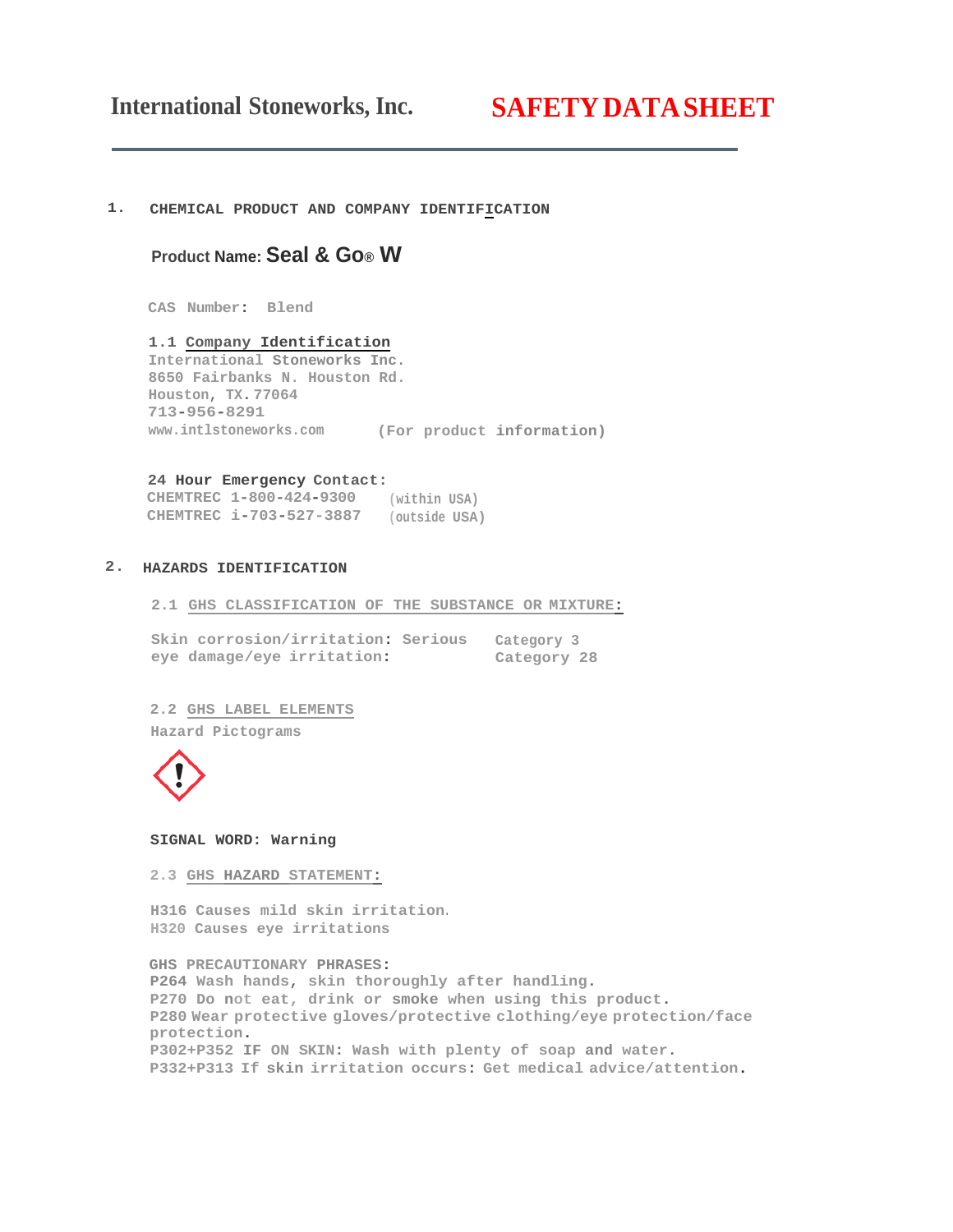**P305+P35l+P338 IF IN EYES: Rinse cautiously with water for several minutes. Remove contact lenses, if present and easy to do. Continue rinsing. Pl02: Keep out of reach of children and pets. P501: Dispose of contents/container according to local, state and federal regulations.**

#### **HMIS Rating:**

**HEALTH: 1 FLAMMABILITY: 0 REACTIVITY: 0 PPE: Yes**

**FPA/HMIS Definitions: (0-Least, 1-Slight, 2-Moderate, 3-High, 4-Extreme). These values are obtained using the guidelines or published evaluations prepared by the national Fire Protection Association (NFPA) or the National Paint and Coating Association (for HMIS ratings).**

**POTENTIAL HEALTH EFFECTS** 

**EYE: Contact may cause eye irritation.**

**SKIN: Contact may cause skin irritation.**

**INHALATION: No known hazards in normal industrial use.**

**INGESTION: Amounts ingested incidental to industrial handling not likely to cause harm.**

**SIGNS AND SYMPTOMS OF EXPOSURE: Irritation as noted.**

**CARCINOGENICITY INFORMATION: N.A.**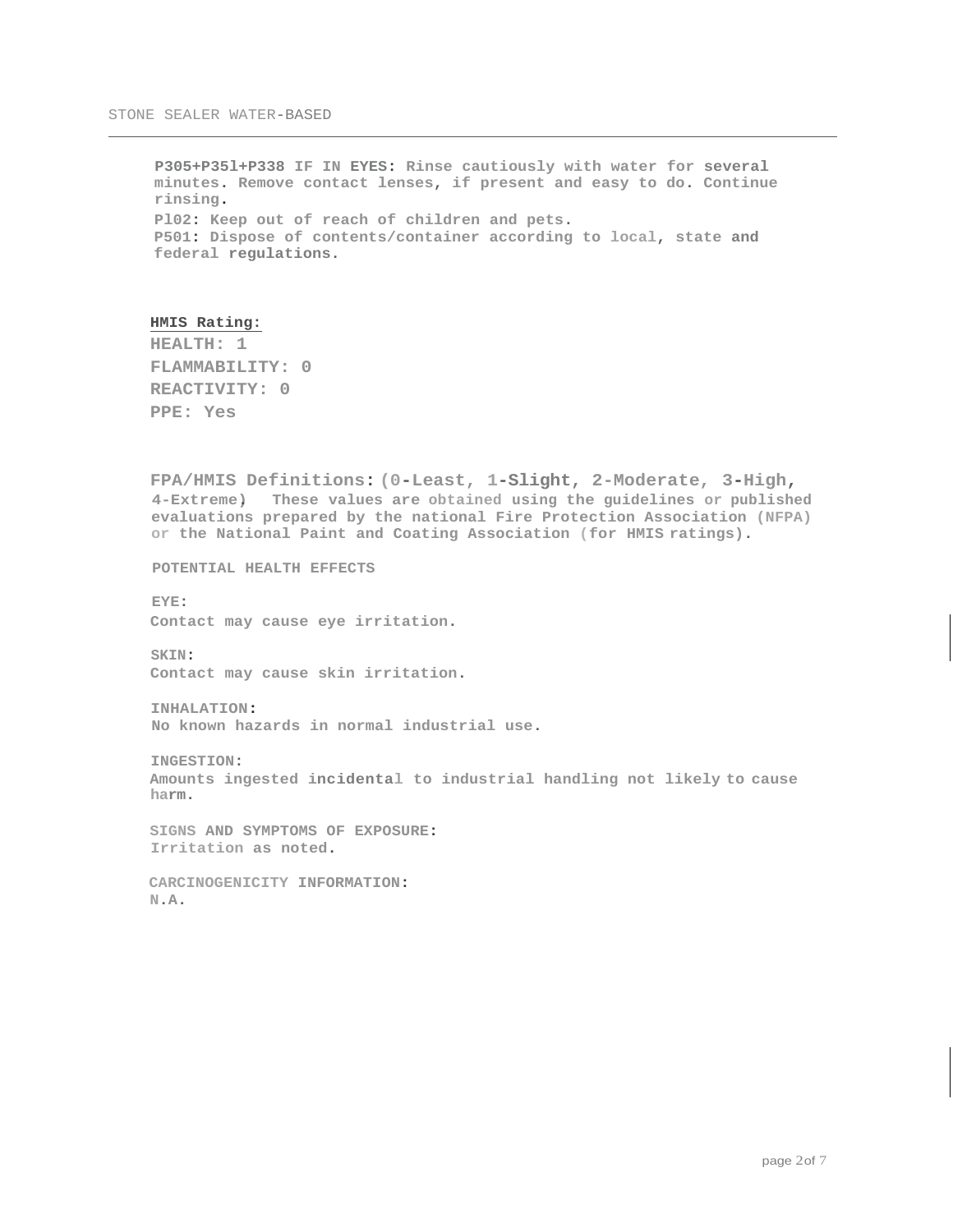# **3. COMPOSITION/INFORMATION ON INGREDIENTS**

| Chemical Name                                                                                                                                                                     | Amount | CAS Number |  |  |  |
|-----------------------------------------------------------------------------------------------------------------------------------------------------------------------------------|--------|------------|--|--|--|
| STONE SEALER WATER-BASED                                                                                                                                                          | 100%   |            |  |  |  |
| (See Section 8 for exposure guidelines)                                                                                                                                           |        |            |  |  |  |
| (See Section 15 for regulatory information:                                                                                                                                       |        |            |  |  |  |
| COMPOSITION COMMENT:<br>This material or all of its components are listed on the Inventory of<br>Existing Chemical Substances under the Toxic Substance Control Act<br>$(TSCA)$ . |        |            |  |  |  |
| HAZARDS DISCLOSURE                                                                                                                                                                |        |            |  |  |  |
| بالملا المتحدثين المتحليل منطبو ووسومت الامتراضي والمتحدث المتحدث والمناسب والمتحدث والمتحدث والمحافظ                                                                             |        |            |  |  |  |

**This product does not contain any chemical components that exceed the De** *Minimis* **reporting levels established by SARA Title III, Section 313 and 40 CFR 372**

**SARA 311 Categories: Immediate (Acute) Health Effects....: Yes Delayed (Chronic) Health Effects....: No Fire Hazard.........................: No Sudden Release of Pressure Hazard...: No Reactivity Hazard...................: No**

# **4. FIRST AID MEASURES**

**EYE CONTACT FIRST AID: Hold eyelids apart and flush eyes with plenty of water for at least 15 minutes. Get immediate medical attention.**

**SKIN CONTACT FIRST AID: In case of contact, immediately flush skin with plenty of water for at least 15 minutes while removing contaminated clothing and shoes. Get medical attention if irritation develops or persists. Wash clothing before reuse.**

**INHALATION FIRST AID: Remove to fresh air. If breathing** *is* **difficult, give oxygen. If not breathing, give artificial respiration. Get immediate medical attention.**

**INGESTION FIRST AID: If swallowed, immediately give 2 glasses of water. Get immediate medical attention. Never give anything by mouth to an unconscious person.**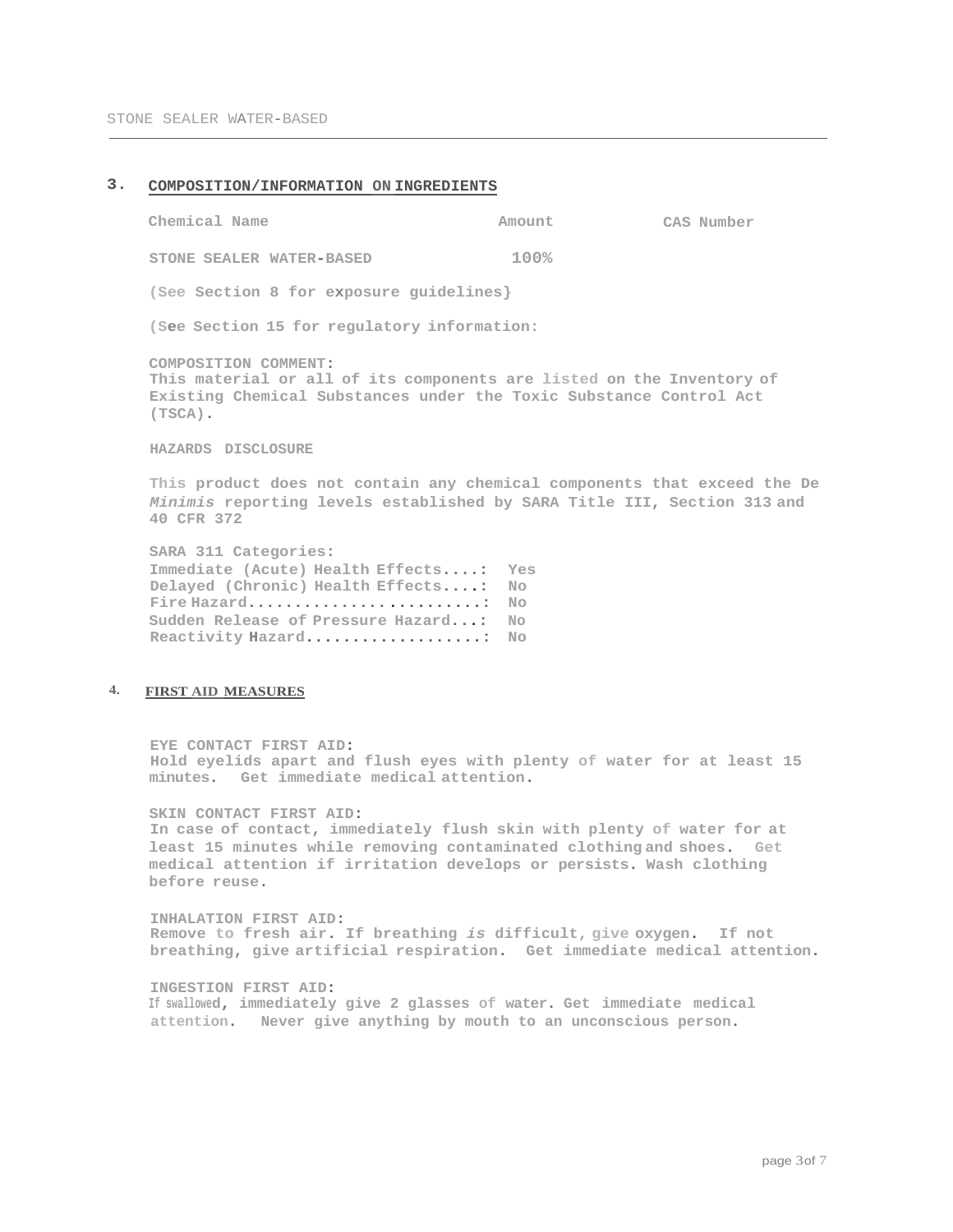# **5. FIRE FIGHTING MEASURES**

**FLAMMABLE PROPERTIES COC Flash Point: N/A Auto ignition Temperature: N/A**

**FLAMMABLE LIMITS IN AIR LEL: N/A UEL: N/A**

**FLAMMABLE PROPERTIES: Use self-contained breathing apparatus and protective equipment.**

**EXTINGUISHING MEDIA: Water, carbon dioxide, foam or dry powder.**

**FIRE FIGHTING INSTRUCTIONS: As in any fire, wear self-contained breathing apparatus pressure-demand MSHA/NIOSH {approved or equivalent) and full protective gear.**

**COMBUSTION PRODUCTS: Burning may produce oxides of carbon.**

#### **6. ACCIDENTAL RELEASE MEASURES**

**SAFEGUARDS (PERSONNEL: Wear appropriate personal protective equipment.**

**INITIAL CONTAINMENT: Treat or dispose of waste material in accordance with all local, state/provincial, and national requirements.**

**LARGE SPILLS PROCEDURE: Treat or dispose of waste material in accordance with all local, state/provincial, and national requirements.**

**SMALL SPILLS PROCEDURE: Absorb spills with inert material. Treat or dispose of waste material in accordance with all local, state/provincial, and national requirements.**

**MISCELLANEOUS: Flush spill area with water.**

## **7. HANDLING AND STORAGE**

**HANDLING {PERSONNEL): Avoid breathing (dust, vapor, mist, gas). Do not get in eyes, on skin or clothing. Wash thoroughly after handling. Follow all MSDS/label precautions even after container is emptied because they may retain product residues.**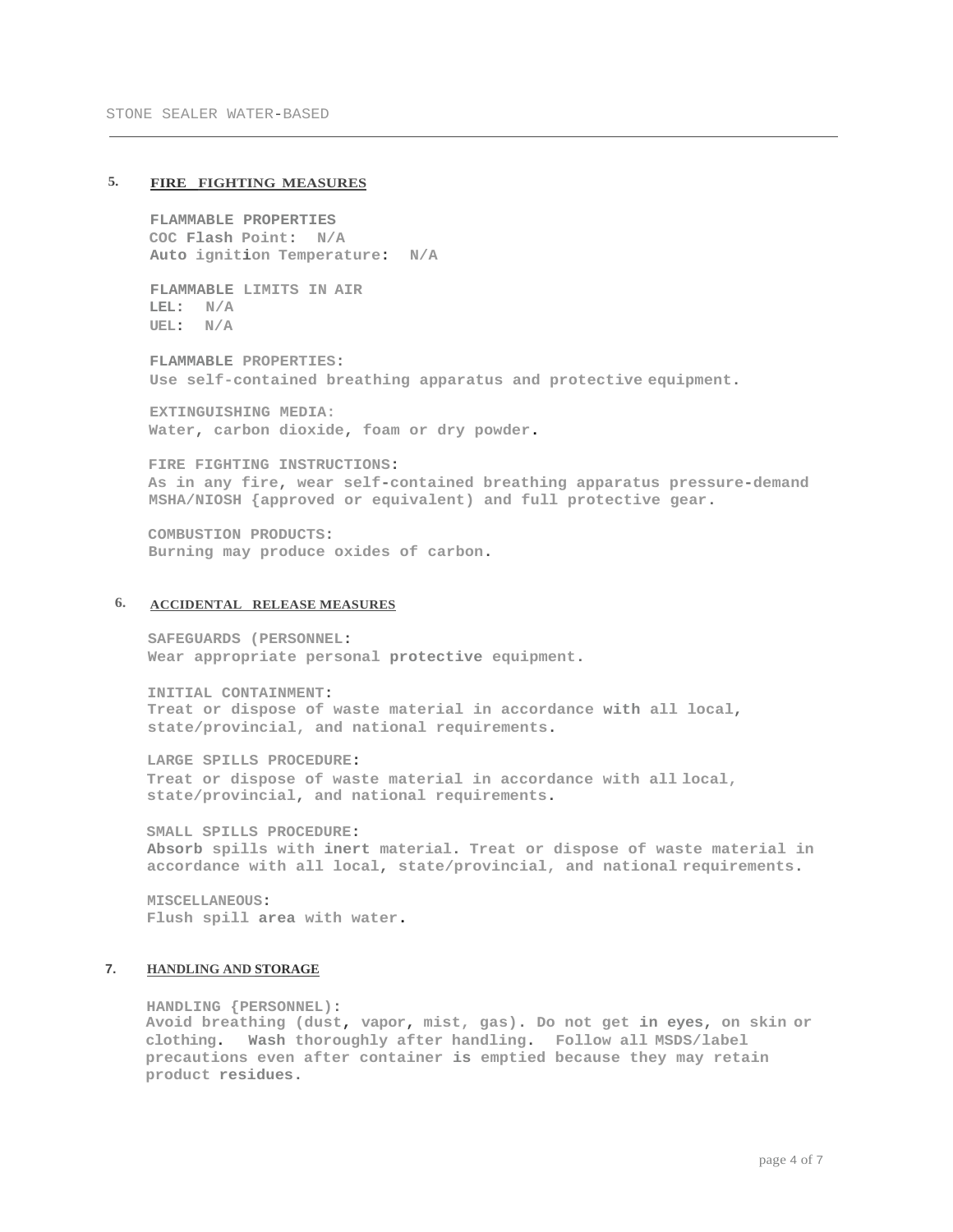**HANDLING (PHYSICAL ASPECTS): Keep container closed to avoid contamination. Store in a cool dry area.**

#### **8. EXPOSURE CONTROLS/ PERSONAL PROTECTION**

**EYE/ FACE PROTECTION REQUIREMENTS: Wear safety glasses with side shields (or goggles} and a face shield.**

**SKIN PROTECTION REQUIREMENTS: Where contact is likely, wear chemical resistant gloves, a chemical suit, rubber boots, and chemical safety goggles plus a face shield. Nitrile, neoprene or natural rubber gloves.**

**RESPIRATORY PROTECTION REQUIREMENTS: When there is potential for airborne exposures in excess of applicable limits, wear NIOSH/MSHA approved respiratory protection.**

**MISCELLANEOUS: Observe the usual precautions for handling any chemical substance.**

**XPOSURE GUIDELINES: N/A**

## **9. PHYSICAL AND CHEMICAL PROPERTIES**

```
FORM ..................:
Liquid 
COLOR .................:
Light: Amber 
ODOR .................. : 
Slight
SPECIFIC GRAVITY ......:
1.00 average (Water l}
voc
                          Less than 50g/L
```
# **10. STABILITY AND REACTIVITY**

**STABILITY: Stable.**

**POLYMERIZATION: Hazardous polymerization will not occur.**

**INCOMPATIBILITY WITH OTHER MATERIALS: Avoid contact with acids, bases, and oxidizers.**

**DECOMPOSITION: Burning may produce oxides of carbon and fluorinated by-products.**

#### **11. TOXICOLOGICAL INFORMATION**

**No information available.**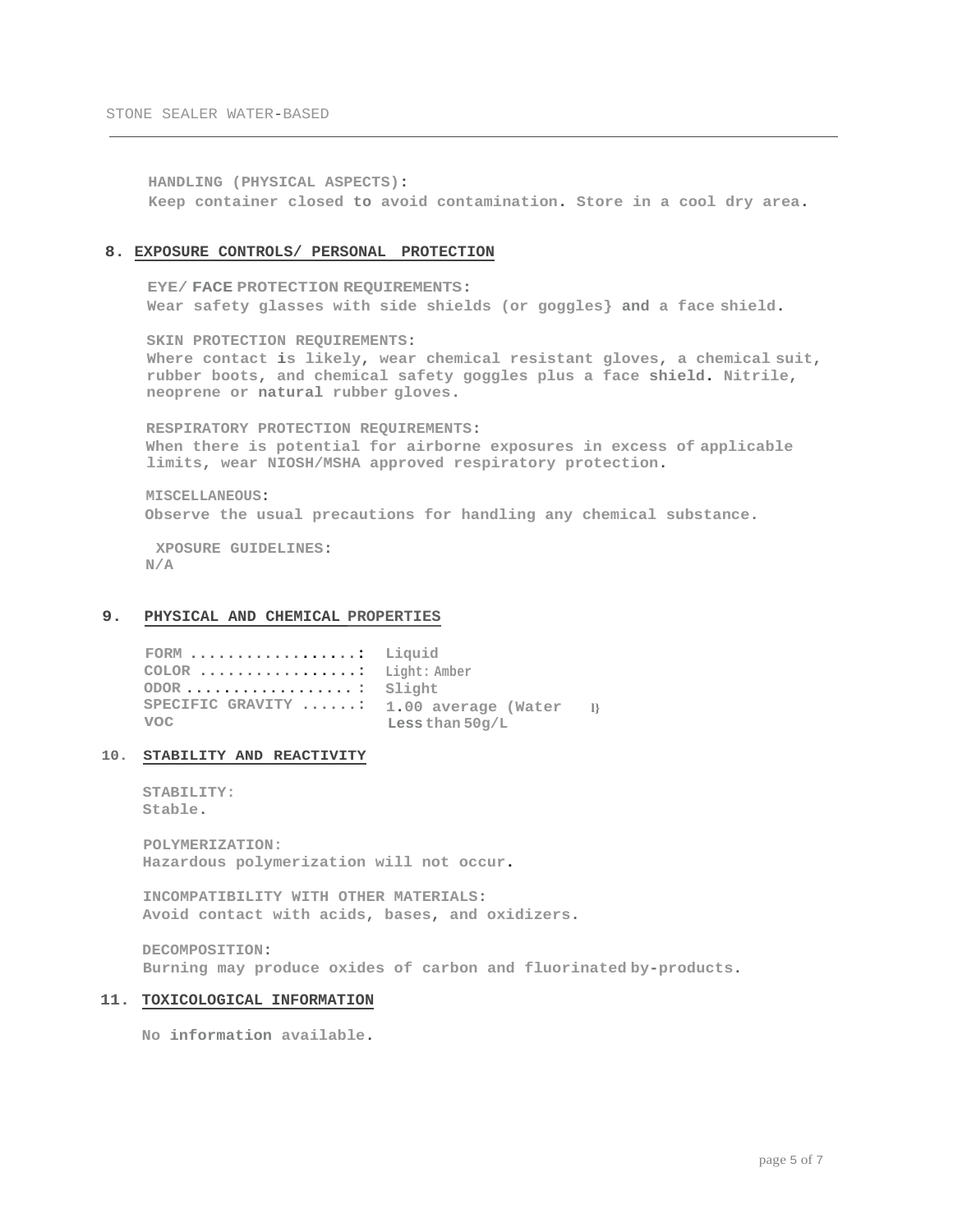#### **12. ECOLOGICAL INFORMATION**

**No information available.**

# **13. DISPOSAL CONSIDERATIONS**

**WASTE DISPOSAL: Treat or dispose of waste material in accordance with all local, state/provincial, and national requirement.**

#### **14. TRANSPORTATION INFORMATION**

**PRODUCT LABEL...: STONE SEALSR WATER-BASED**

**D.O.T.(Department of Transportation: This product is not classified as hazardous in accordance with US DOT-49 CFR 172.101**

#### **15. REGULATORY INFORMATION**

**REGULATORY DISCLOSURE:S Chemicals subject to the reporting requirements of SARA Title III Section 313 and 40 CFR Part 372: This product does not contain any chemical components that exceed the reporting levels established by SARA Title III, Section 313 and 40 CFR 372.**

**Volatile Organic Compounds (VOC) = <50g/L**

**EEC Symbols and Indications of Danger: None**

**WHMIS Hazard Symbols: None**

**Canadian Disclosure List N/A**

**Title V N/A**

**MISCELLANEOUS INFORMATION: This material or all of its components are listed on the Inventory of Existing Chemical Substances under the Toxic Substance Control Act (TSCA).**